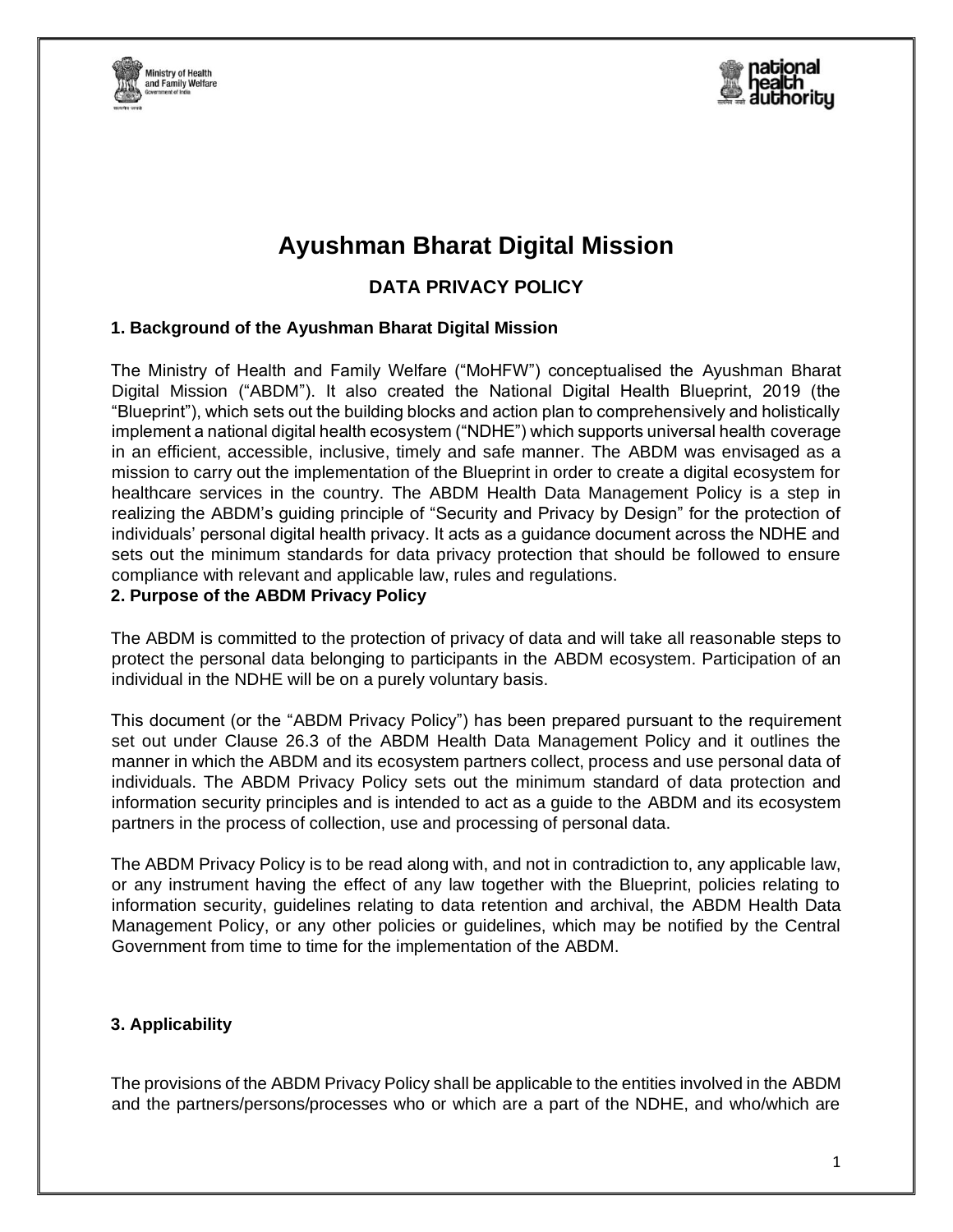



involved in the collection, use or any other form of processing of personal data and sensitive personal data. This is also reflected in Clause 2 of the ABDM Health Data Management Policy. **4. Mechanisms for Collection of Personal Data** 

Data fiduciaries may collect personal and sensitive data in accordance with Clause 7 of the ABDM Health Data Management Policy for the purposes set out in Clause 9 of the ABDM Health Data Management Policy and those specified by the ABDM by way of notifications that may be issued from time to time in this regard.

## **5. Privacy Principles**

The ABDM adopts the following nine principles to govern the use, collection, and processing of personal and sensitive personal data:

## **Principle 1: Accountability**

Pursuant to Clause 26.1 of the ABDM Health Data Management Policy, the ABDM and its ecosystem partners as data fiduciaries shall be accountable for complying with measures which give effect to the privacy principles while processing any personal data by it or on its behalf. In addition, data principals should at all times have control and decision-making power over the manner in which personal data associated with them is collected and processed further as per Clause 8(a) of the ABDM Health Data Management Policy.

## **Principle 2: Transparency**

Pursuant to Clause 26.2 of the ABDM Health Data Management Policy, ABDM and its ecosystem partners as data fiduciaries shall make readily available to its employees, data principals and ecosystem partners specific information about its policies and practices relating to the management of personal data. This information may include categories of personal data collected, the purposes for which it is collected, collection of personal data that is likely to cause significant harm, the rights of the data principal in relation to their personal data, grievance redressal procedures, and data trust scores of the data fiduciary where applicable. In addition to the information specified above, the ABDM and its ecosystem partners as data fiduciaries will notify the data principal, from time to time, the important operations in the processing of any personal data related to the data principal. The information provided by the data fiduciary will be in an intelligible form, using clear and plain language. All necessary steps shall be taken to implement practices, procedures, policies and systems in a manner proportional to the scale, scope, and sensitivity to the personal data they collect, in order to ensure compliance with the privacy principles.

## **Principle 3: Choice & Consent**

The knowledge and consent of a data principal are required for the collection, use or disclosure of personal data. As per the ABDM Health Data Management Policy, the ABDM and its ecosystem partners shall provide an option to data principal to opt-in/opt-out of the NDHE at any time or choose not to provide the information sought at any given time.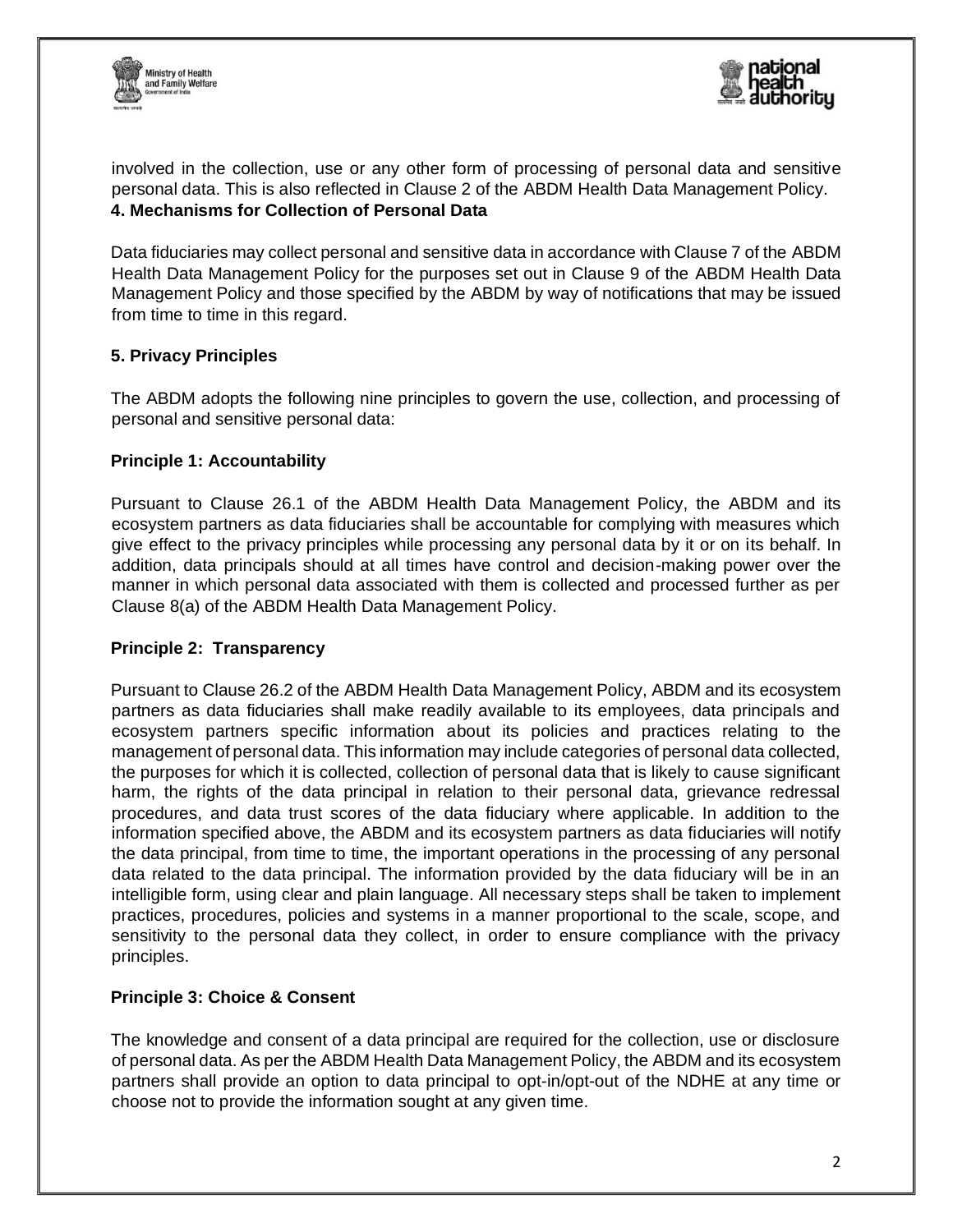



## 1. **Choice**

The consent given by the data principal must be free, informed, clear and specific with respect to the purpose identified in the privacy notice issued under Clause 10 of the ABDM Health Data Management Policy. The consent form that is provided to the data principal by the data fiduciary must mention that consent is voluntary, and that refusal to provide consent/ revoke consent at any time will attract no penalty or loss of benefits to which the data principal is otherwise entitled by the Central and respective state Government and any healthcare providers.

## 2. **Consent**

The consent form must enable the data principal to make an informed decision regarding data for which he/she intends to give consent, purpose of usage of data clearly and unambiguously and the duration for which data may be retained. As per Clause 10.2 of the ABDM Health Data Management Policy, a fresh consent will be taken in case there is any change in privacy policy, or procedure, or a new purpose is identified other than the one(s) previously identified.

(a) **Means of obtaining Consent:** As per Clause 11.1 of the ABDM Health Data Management Policy, the consent of the data principal may be obtained through ABDM / ecosystem partners' website or mobile application electronically or physically on paper directly or through a consent manager*("consent manager" means an electronic system that interacts with the data principal and obtains consent from him/her for any intended access to personal data)*. Where the consent is received physically on paper, then such consent may be converted to electronic form by the consent manager or the data fiduciary.

- (b) **Types of Consent**: As stipulated in Clause 9.1 of the ABDM Health Data Management Policy, the data fiduciary must obtain valid consent of the data principal for the collection and processing of personal data. Consent may be obtained directly from the data principal or may be given by a nominee as set out under the ABDM Health Data Management Policy. Consent may be given by a person other than the data principal in the following circumstances:
	- (i) **Consent provided on behalf of a child**: Clause 12 of the ABDM Health Data Management Policy states that the parent or legal guardian can give consent on behalf of a child below the age of 18 years.
	- (ii) **Serious illness or mental incapacitation:** Clause 13 of the ABDM Health Data Management Policy sets out that the nominee of the data principal is authorised to give valid consent on behalf of a data principal who is seriously ill or mentally incapacitated or who is facing a severe threat to life or health and is unable to give valid consent. Where the data principal has not declared a nominee to act on his or her behalf, then any adult family member of the data principal may provide valid consent on behalf of the data principal only when there is proof of relationship with the data principal.
	- (iii) **Death of Data Principal**: Clause 14.2(e) of the ABDM Health Data Management Policy stipulates that in the event of the death of a data principal, then the nominee of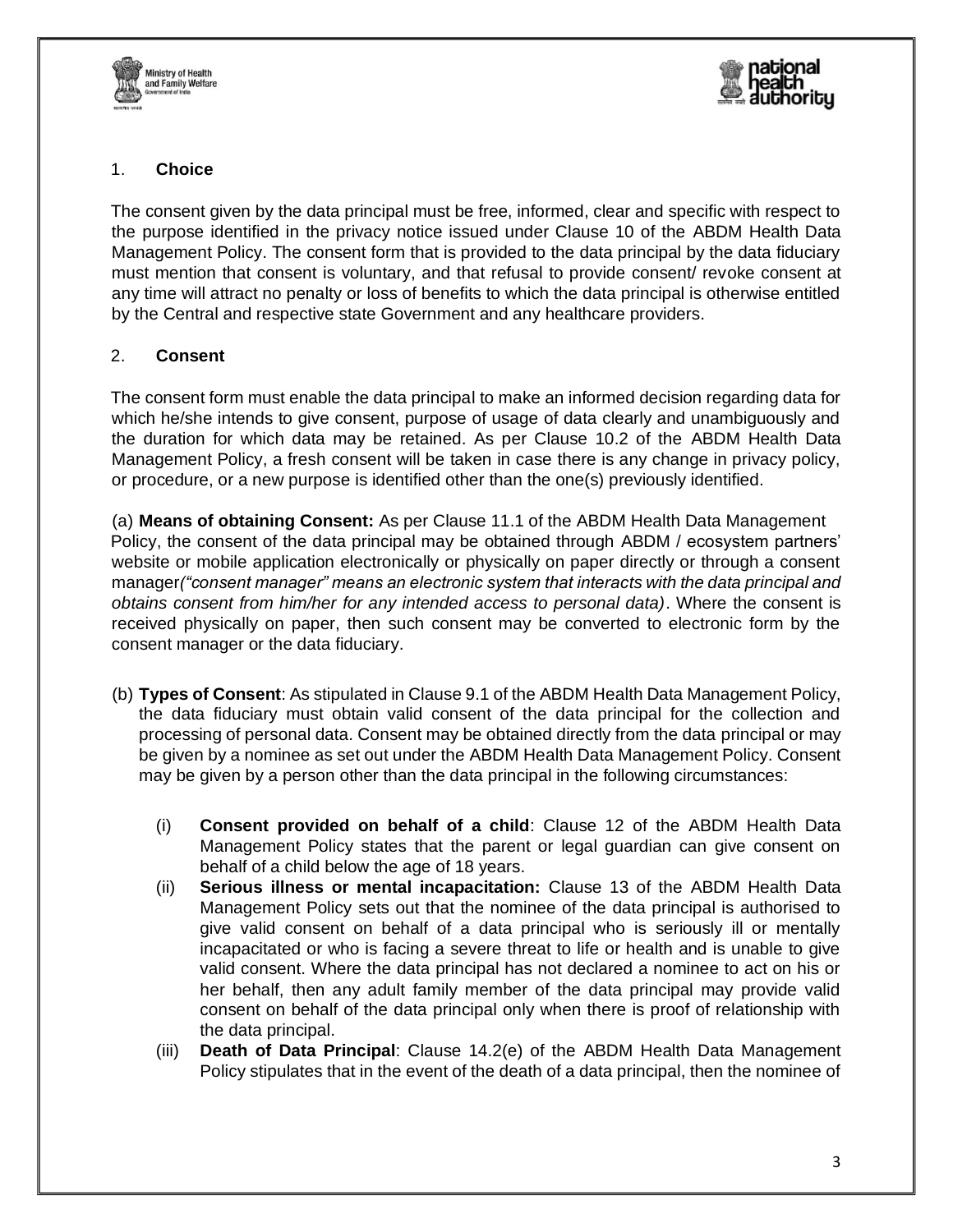



the data principal may have access to the personal data of the data principal if such access by such person was specifically consented to by the data principal.

- 3. Please note that personal data may be collected, used or disclosed only with the consent of the nominee, parent, or guardian of the data principal, who has been authorized to provide valid consent on behalf of the data principal.
- 4. The data fiduciary must comply with the policies or guidelines in relation to consent that may be notified by the ABDM from time to time.
- 5. Any retention or storage of Aadhaar number or any other document used for identification must be in accordance with applicable law.
- 6. As per Clause 10.4 of the ABDM Health Data Management Policy, the privacy notice that is provided to a data principal shall be clear, concise and easily comprehensible to a reasonable person.
- 7. The data fiduciary may request access or permission to certain features from the mobile device of the data principal, including the mobile device's camera and storage access to open the view app for viewing the attachments. If the data principal wishes to change the access or permissions, they may do so in the device's settings.
- 8. The camera feature has been added for the specific purpose of scanning a QR code at health facility, confirm all details and share health related consent-based information/data in one click of the user. The camera shall not access any personal Information/data of the user.

## 7. **Principle 4: Privacy by Design**

- 1. As set out under Clause 26.3 of the ABDM Health Data Management Policy, the ABDM and its ecosystem partners as data fiduciaries shall consider data protection requirements as part of the design and implementation of systems, services, products and business practices.
- 2. Data fiduciaries must also make available a privacy by design policy on their websites containing information relating to:
	- (a) the managerial, organizational, business practices and technical systems designed to anticipate, identify and avoid harm to the data principal;
	- (b) the obligations of data fiduciaries;
	- (c) the technology used in the processing of personal data, in accordance with commercially accepted or certified standards;
	- (d) the protection of privacy throughout processing from the point of collection to deletion of personal data;
	- (e) the processing of personal data in a transparent manner; and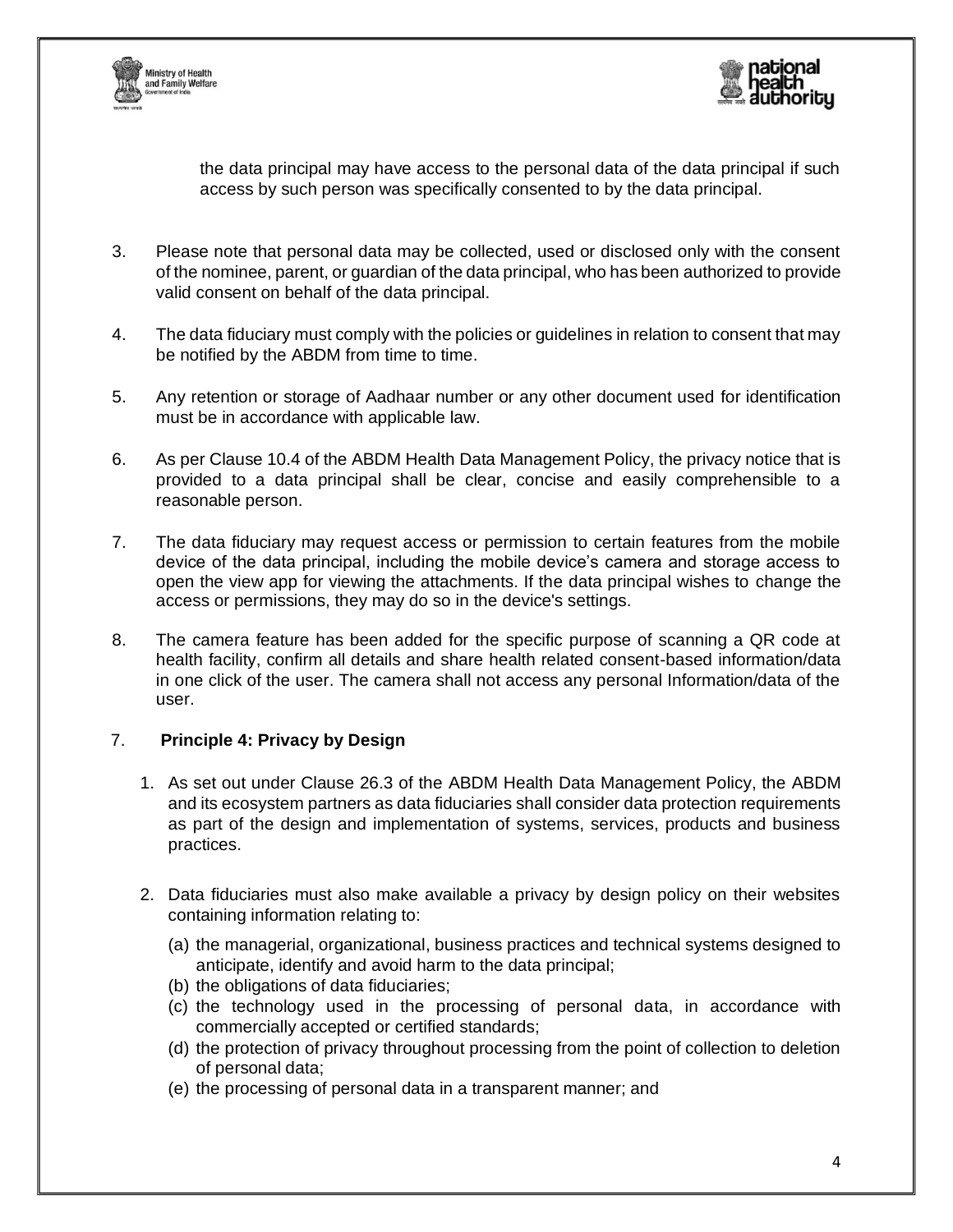



- (f) the fact that the interest of the data principal is accounted for at every stage of processing of personal data.
- 3. The principles of privacy by design followed by the data fiduciaries should be in consonance with the ABDM Health Data Management Policy and applicable law.

## **Principle 5: Collection, Use and Storage Limitation**

As set out under Clause 26.6 of the ABDM Health Data Management Policy, the ABDM and its ecosystem partners as data fiduciaries shall ensure that:

- (a) collection and use of personal data from data principals is done only to the extent necessary for the purposes of processing;
- (b) the processing of all personal data will be in a fair and reasonable manner, ensuring the privacy of the data principal;
- (c) No personal data shall be transferred by the data fiduciary unless such transfer is in accordance with the ABDM Health Data Management Policy and the privacy policy of the data fiduciary, subject always to the provisions of applicable laws;
- (d) the personal data collected will not be retained beyond the period necessary to satisfy the purpose for which it is collected and the data fiduciary will delete such personal data at the end of such processing in accordance with Clause 14 of the Policy as well as any guidelines for data retention and archival as may be notified from time to time;
- (e) personal data may be retained for a longer period of time if explicitly specifically consented to by the data principal or if such retention is necessary to comply with any obligation under any applicable law; and
- (f) the data fiduciary will undertake a periodic review to determine whether it is necessary to retain the personal data in its possession.

## **Principle 6: Purpose Limitation**

All personal data collected and processed by the data fiduciaries should be for a specific, lawful and clear purpose identified in the privacy notice issued under Clause 10 of the ABDM Health Data Management Policy and consented by the data principal. Further, the purposes for which personal data may be collected by data fiduciaries will be limited to those which may be specified by the ABDM under notifications which may be issued from time to time and such purposes will be related to the health of an individual or may be such other incidental purposes which a data principal can reasonably expect, having regard to the purpose and the context and circumstances in which the personal data was collected or processed.

## **Principle 7: Empowerment and rights of the data principal**

1. The ABDM and its ecosystem partners must believe in strengthening the rights of data principals in relation to their personal data.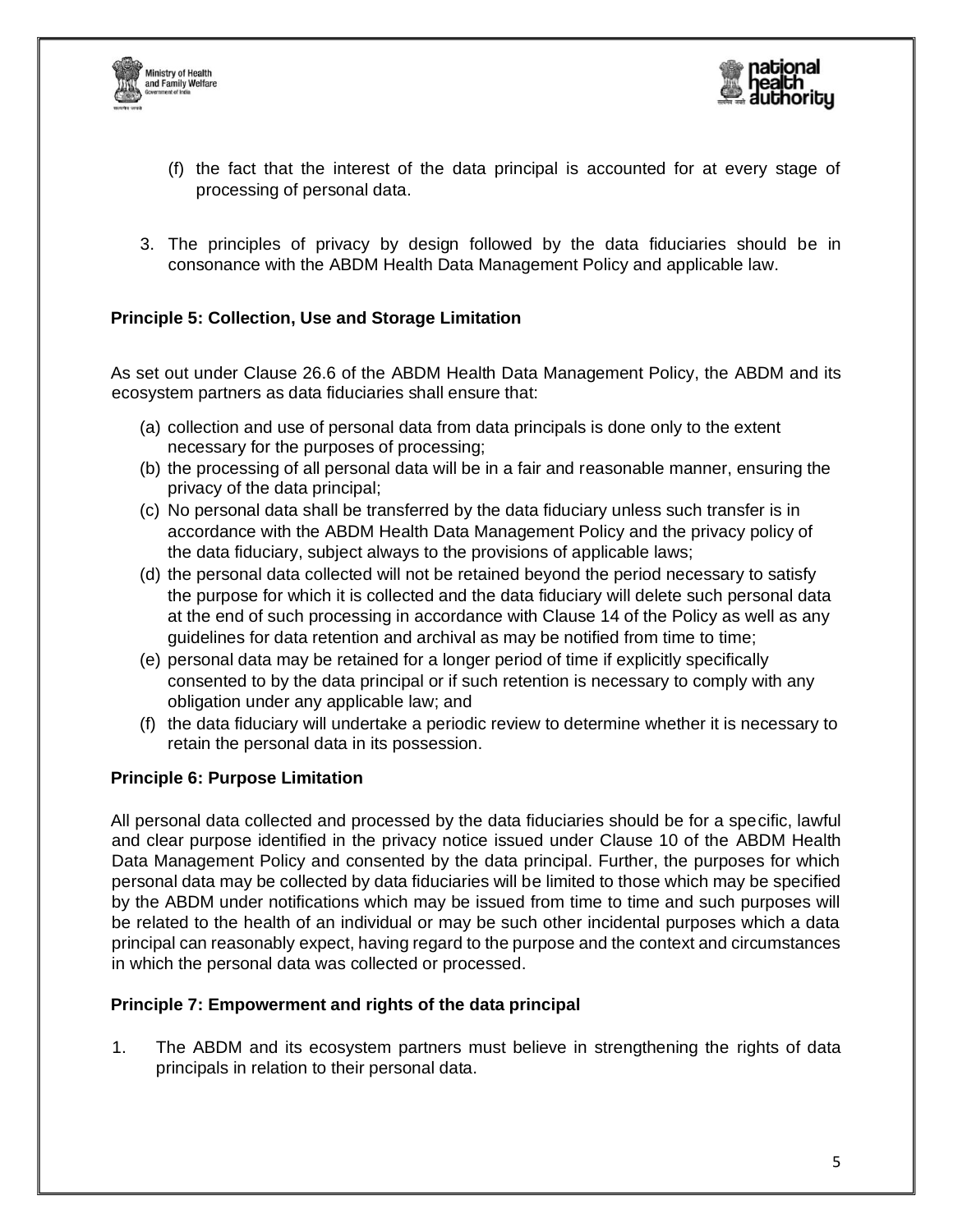



- 2. The data principal has the rights provided to them under Clause 14 of the ABDM Health Data Management Policy, in addition to any rights under applicable law. These rights include:
	- (a) the right to confirmation and access as under Clause 14.1(a) of the ABDM -Health Data Management Policy;
	- (b) the right to correction and erasure as under Clause 14.1(b) of the ABDM Health Data Management Policy;
	- (c) The right to restrict or object to disclosure as under Clause 14.1(c) of the ABDM Health Data Management Policy;
	- (d) The right to data portability as under Clause 14.1(d) of the ABDM Health Data Management Policy;
	- (e) the right to revoke their consent;
	- (f) The right to lodge a complaint or grievance with the Data Protection Officer of the data fiduciary, or with the ABDM -Grievance Redressal Officer ("**ABDM -GRO**") as under Clause 32 of the ABDM Health Data Management Policy.
- 3. In the event that the data principal wishes to exercise these rights with respect to the data fiduciary, then he/she must do so in accordance with the procedure set out in the data fiduciary's privacy notice and the ABDM Health Data Management Policy. The data fiduciary will provide contact details in a clear and unambiguous manner. The details will include name of the contact person, address, phone number, email id of data fiduciary collecting data as well as the contact details of the individuals or entities such as other data fiduciaries or data processors with whom personal data may be shared.
- 4. In the event that the data principal has wishes to lodge a complaint with the ABDM -Data Protection Officer, then it may do so as set out below:

Name of the ABDM -Data Protection Officer: Phone Number: Email ID:

- 5. The ABDM and its ecosystem partners shall not restrict any data principal requesting their data based on factors such as language, disability status, technological knowledge, etc.
- 6. The ABDM and its ecosystem partners shall oversee the fulfilling of such requests and provide a justification in writing in case of denial of such requests.
- 7. The ABDM and its ecosystem partners shall maintain records of such requests irrespective of their fulfilment status.

## **Principle 8: Minimum Necessary Uses & Disclosures**

1. ABDM and its ecosystem partners shall make reasonable efforts to use, disclose, and request only the minimum amount of personal data needed to accomplish the intended purpose of the use, disclosure, or request.